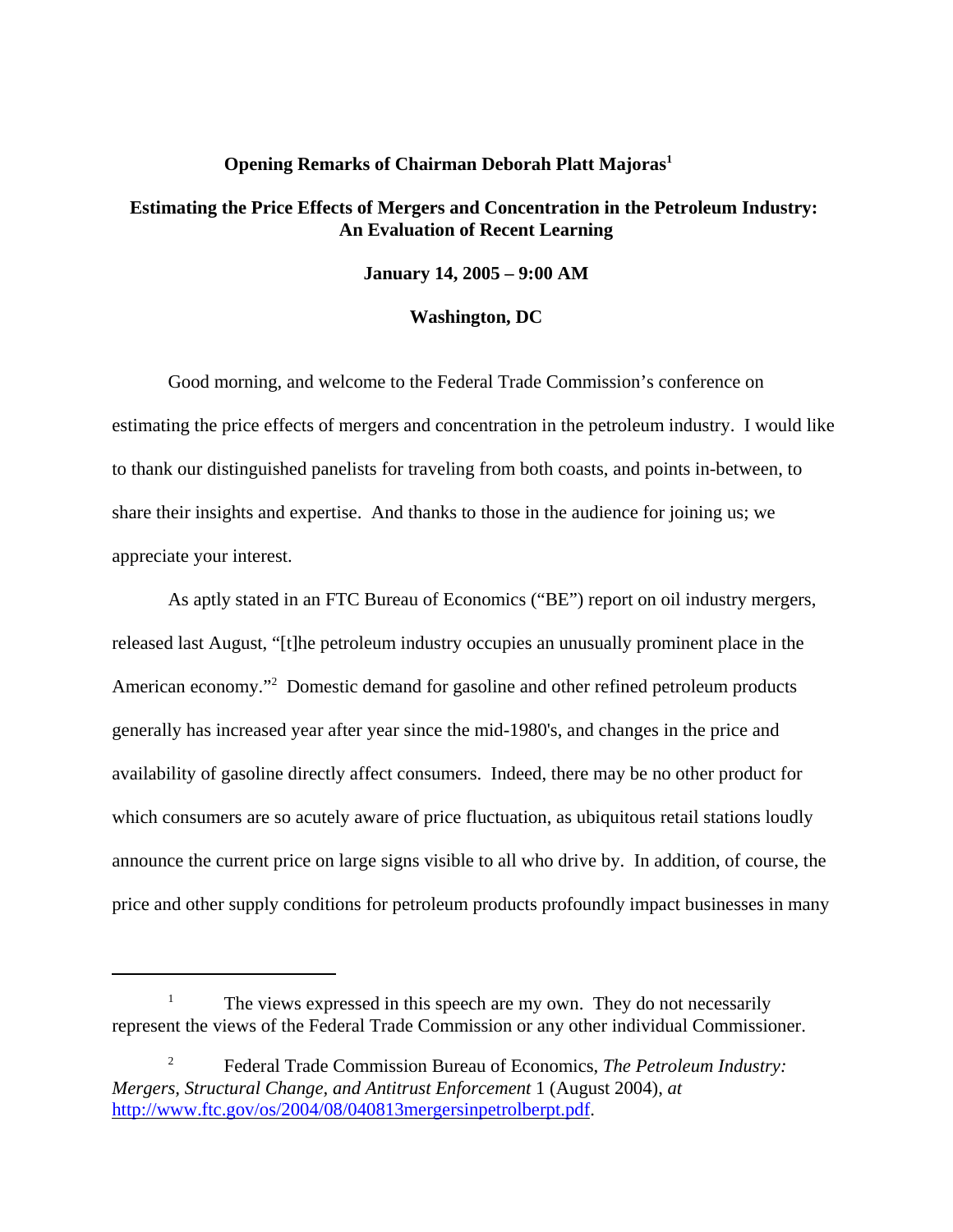sectors of the economy, as illustrated by the fact that announcements regarding the price of crude oil can rapidly move markets. As the BE Oil Mergers Report observed, "Perhaps no other industry's performance is so visibly and deeply felt."3

The Federal Trade Commission is, of course, the federal antitrust agency primarily responsible for addressing competition issues in the petroleum industry. The Commission has devoted substantial resources to scrutinizing market activity in this industry and, when warranted, to bringing law enforcement actions. I am committed to continuing the Commission's vigilance in this critical market sector. We will apply careful antitrust scrutiny to market behavior, including mergers, and will not hesitate to bring enforcement actions as needed.

Since becoming Chairman in August of last year, I have reviewed the FTC's past and current work in this area and focused on implementing a multifaceted agenda that synthesizes new and ongoing projects and uses all of the tools at the FTC's disposal: law enforcement, education, and research and development. Our work includes vigorous merger review, close consideration of refinery closings, careful scrutiny of potentially anticompetitive acts, and review of gasoline pricing anomalies detected by the agency's ongoing monitoring project. We also are focused on disseminating relevant information about market conditions and FTC actions in the industry (that may, consistent with confidentiality rules, be released publicly) for the benefit of consumers and others, and have, for example, established an oil and gasoline web page

 $^{3}$  *Id.* at 1.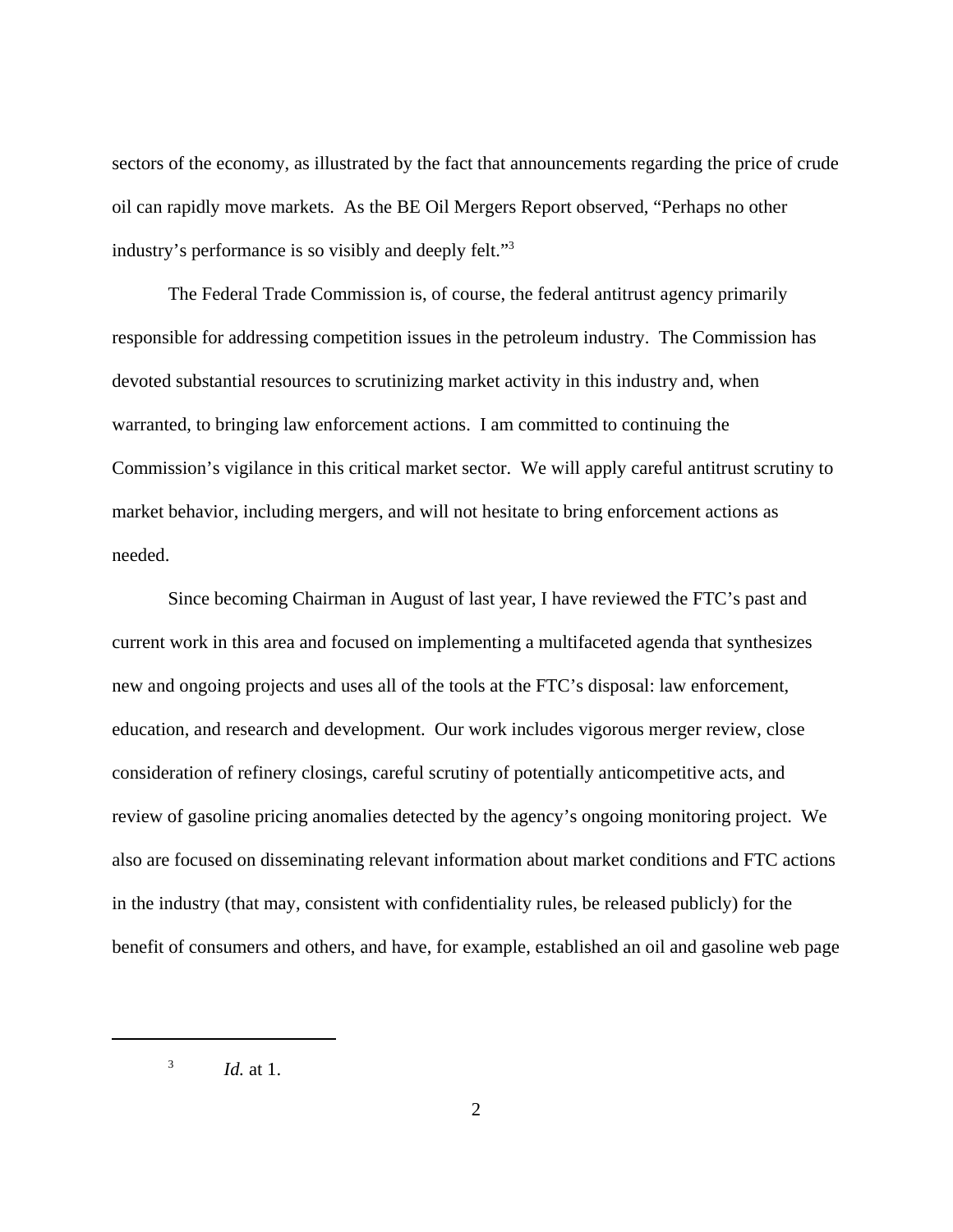for that purpose.<sup>4</sup> In addition, on December 15, I appointed FTC staff attorney, John Seesel, to fill the newly created position of Associate General Counsel for Energy at the Commission.<sup>5</sup> Highly respected both within and outside the agency, John will play a key role in reviewing and making recommendations on the Commission's energy-related work, including investigations and cases, legislative initiatives, advocacy comments, and studies and reports. John is here today, and although some of you know him already from his dedicated service to the Commission in other roles, I encourage you to welcome him to his new position.

The Commission takes seriously the role that Congress assigned in the development of sound antitrust and consumer protection policy. The agency's investments in research inform the development of competition policy, facilitate better case selection, and provide important economic support to aid the agency in its enforcement initiatives. That brings me to today's conference.

As you know, over the past few decades, the petroleum industry has undergone extensive structural change, including consummation of several large mergers in the late 1990s. The FTC devoted substantial resources to investigating those mergers and, in numerous instances, to challenging and modifying specific transactions. Last May, the Government Accountability Office ("GAO") released a report that sought to analyze how eight petroleum industry mergers or joint ventures consummated during the mid- to late 1990s affected gasoline prices. The GAO

The FTC's Oil & Gas Industry Initiatives Web site is available at http://www.ftc.gov/ftc/oilgas/index.html.

<sup>5</sup> *See* FTC Press Release, *Chairman Majoras Appoints FTC Energy Counsel* (December 15, 2004), *at* http://www.ftc.gov/opa/2004/12/ec.htm.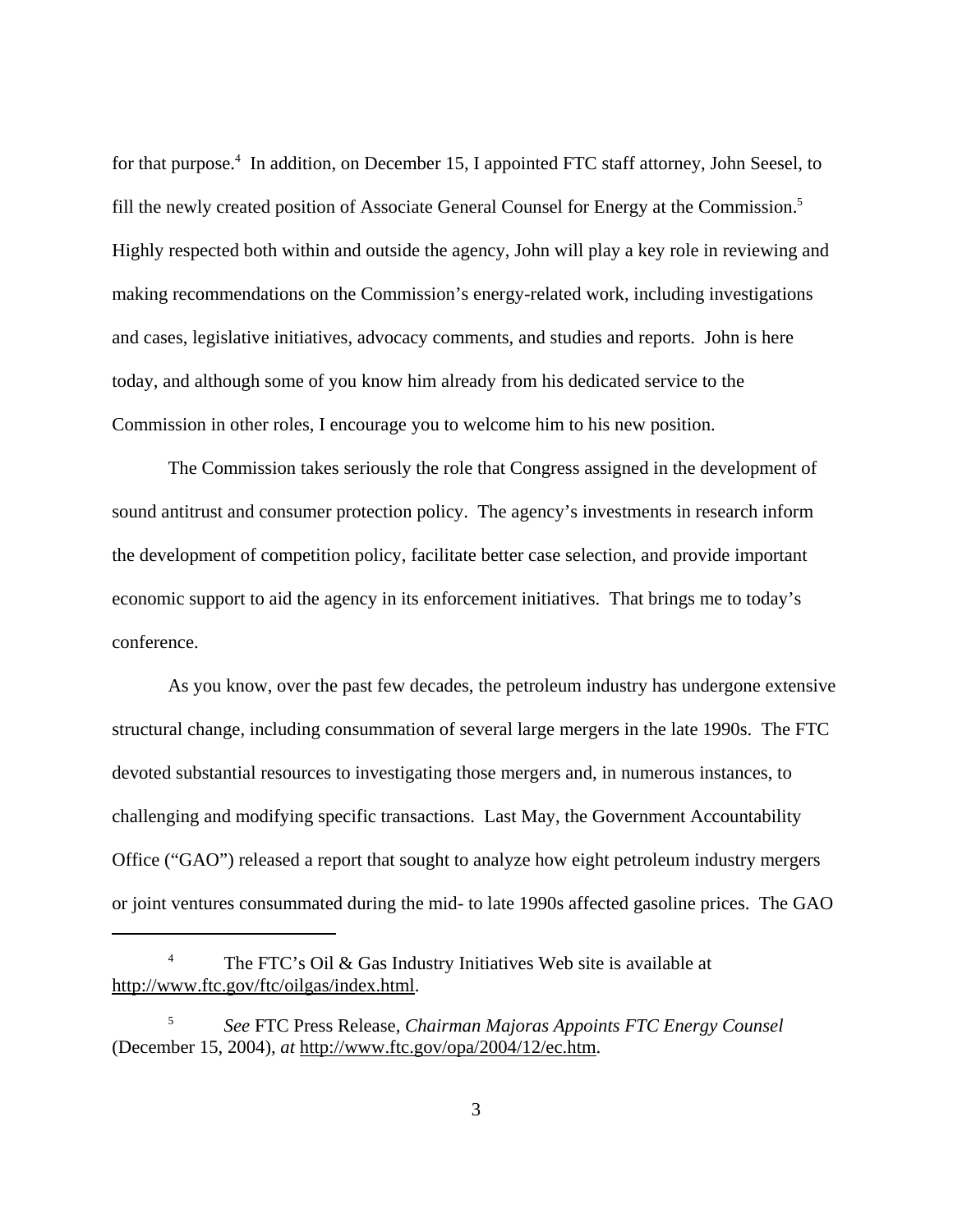reported that six of the eight transactions it examined caused gasoline prices to rise, while the other two caused prices to fall. The GAO report has led some observers to call for changes in the way the FTC reviews petroleum mergers.

Of course, before any econometric analysis can be used as the basis for making decisions, its methodology and results must be carefully reviewed. Such analysis must withstand vigorous cross-examination, as U.S. consumers, our courts, and the Commission itself rightly demand nothing less. The wrong enforcement decision, in either direction, can lead to increased prices, decreased output, or inferior service.

Today's conference provides a public forum for outside economic experts to discuss the conceptual and methodological issues involved in estimating the price effects of petroleum industry mergers and concentration changes. Our panel of experts will explore these issues broadly and within the context of two reports: the May 2004 GAO study and a March 2004 BE case study of the effects of the Marathon/Ashland joint venture. I look forward to hearing our expert panel's assessments.

Before concluding, I would like to acknowledge the staff of the FTC Bureau of Economics who worked so diligently to plan this conference:

- Director Luke Froeb,
- Senior Economic Advisor Liz Callison,
- Assistant Director Lou Silvia,
- Deputy Assistant Director Chris Taylor, and
- Deputy Assistant Director Dan Hosken.

And, from my own staff, I thank attorney advisor, Sara Razi.